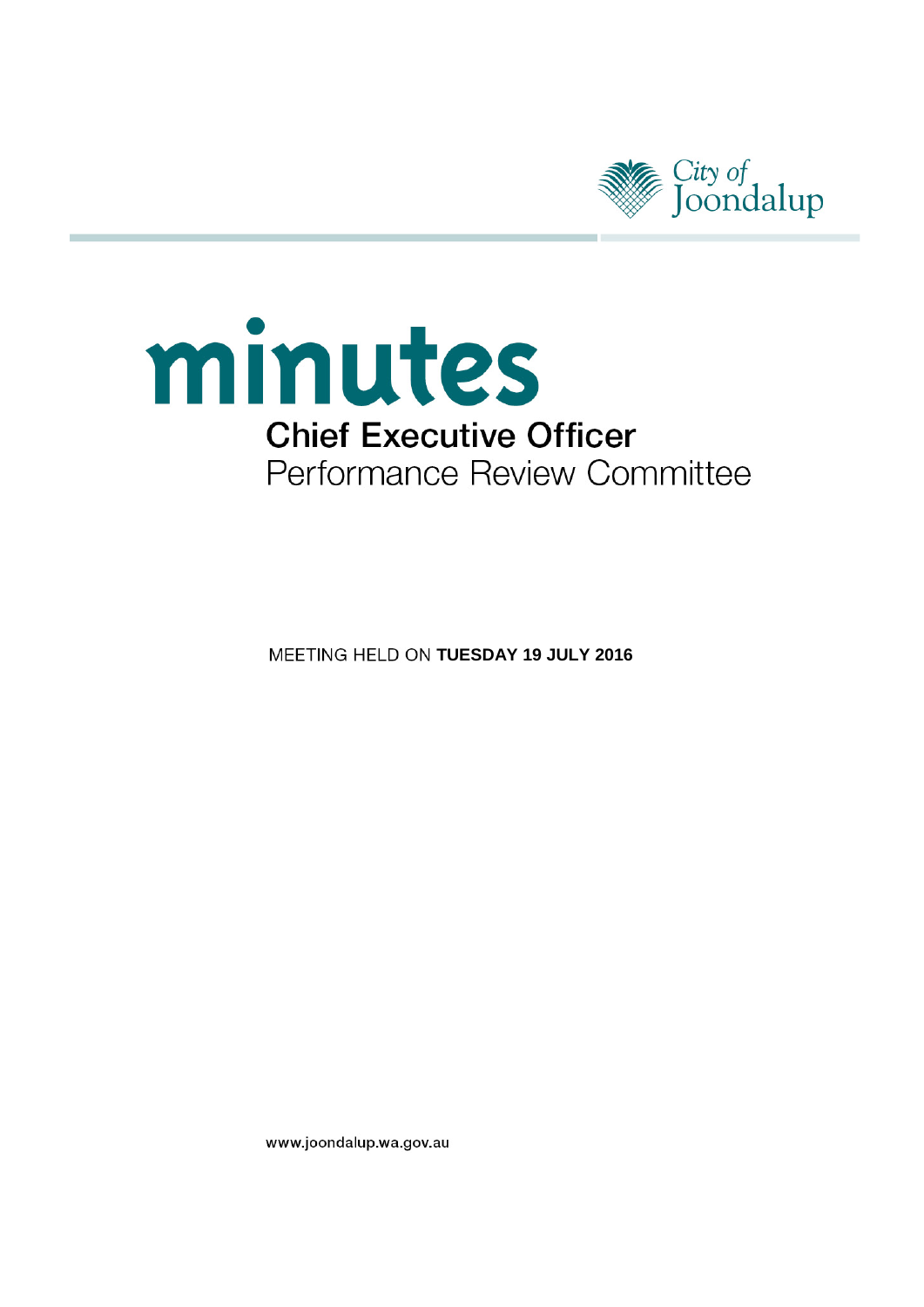# **TABLE OF CONTENTS**

| Item No. | <b>Title</b>                                                                                                        | Page No. |
|----------|---------------------------------------------------------------------------------------------------------------------|----------|
|          | <b>Declaration of Opening</b>                                                                                       | 3        |
|          | <b>Declarations of Interest</b>                                                                                     | 4        |
|          | Apologies/Leave of absence                                                                                          | 4        |
|          | Announcements by the Presiding Member without discussion                                                            | 5        |
|          | Identification of matters for which the meeting may be closed to<br>the public                                      | 5        |
|          | <b>Petitions and deputations</b>                                                                                    | 5        |
|          | <b>Reports</b>                                                                                                      | 6        |
| 1        | Confidential – Selection of Consultant to support Chief Executive<br>Officer Performance Review Committee - [74574] | 6        |
|          | <b>Closure</b>                                                                                                      | 8        |
|          |                                                                                                                     |          |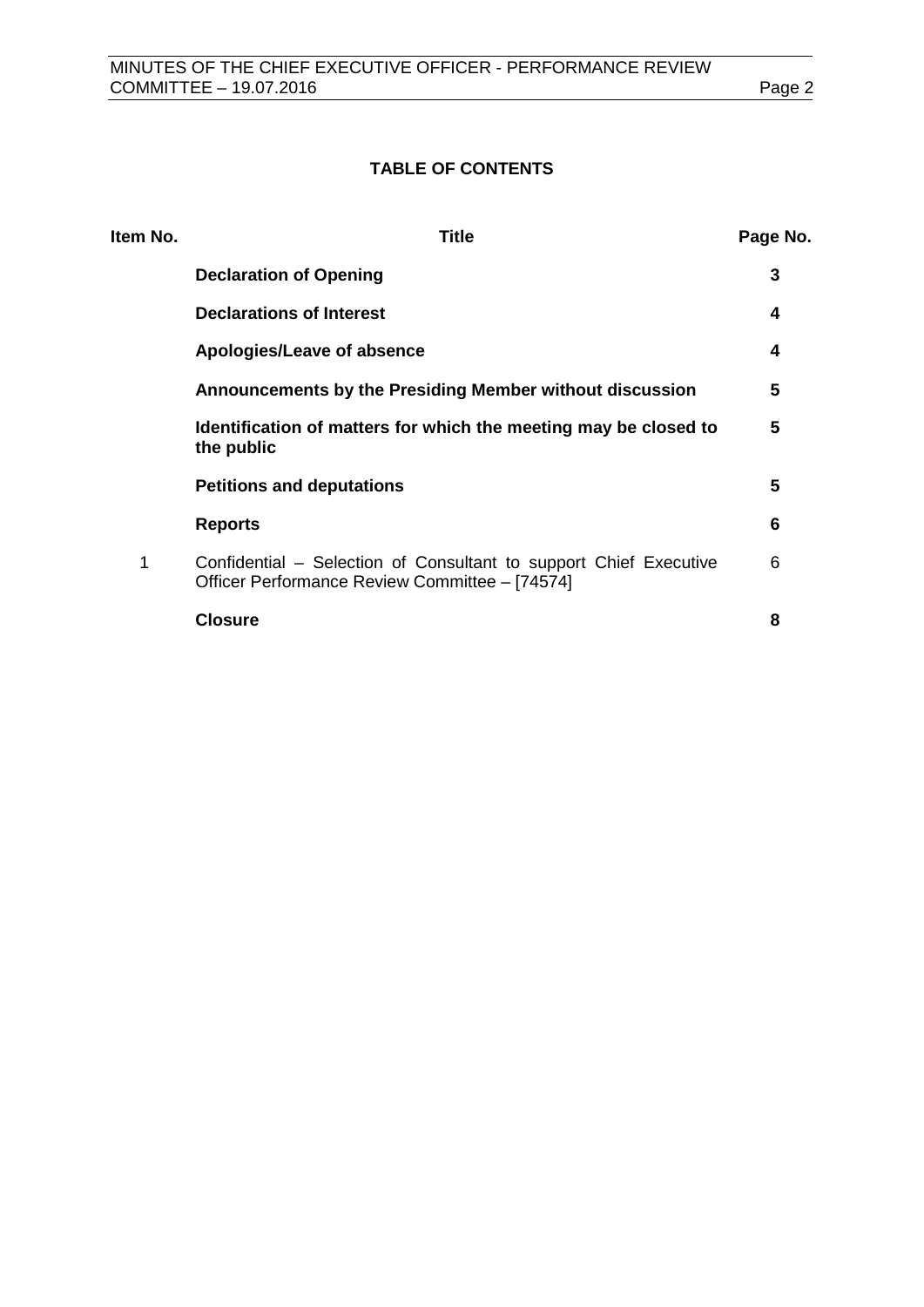# **CITY OF JOONDALUP**

**MINUTES OF THE SPECIAL CHIEF EXECUTIVE OFFICER – PERFORMANCE REVIEW COMMITTEE MEETING HELD IN CONFERENCE ROOM 2, JOONDALUP CIVIC CENTRE, BOAS AVENUE, JOONDALUP ON TUESDAY 19 JULY 2016.** 

# **ATTENDANCE**

# **Committee Members**

| Cr Russ Fishwick, JP | <b>Presiding Member</b>        |                   |
|----------------------|--------------------------------|-------------------|
| Mayor Troy Pickard   |                                | Arrived at 5.50pm |
| Cr Russell Poliwka   |                                |                   |
| Cr John Logan        |                                |                   |
| Cr Kerry Hollywood   |                                |                   |
| Cr Mike Norman       | <b>Deputy Presiding Member</b> |                   |
| Cr Nige Jones        |                                |                   |
|                      |                                |                   |
|                      |                                |                   |

# **Officers**

| Mr Mike Tidy     | <b>Director Corporate Services</b> |
|------------------|------------------------------------|
| Mr Brad Sillence | <b>Manager Governance</b>          |

# <span id="page-2-0"></span>**DECLARATION OF OPENING**

The Presiding Member declared the meeting open at 5.45pm.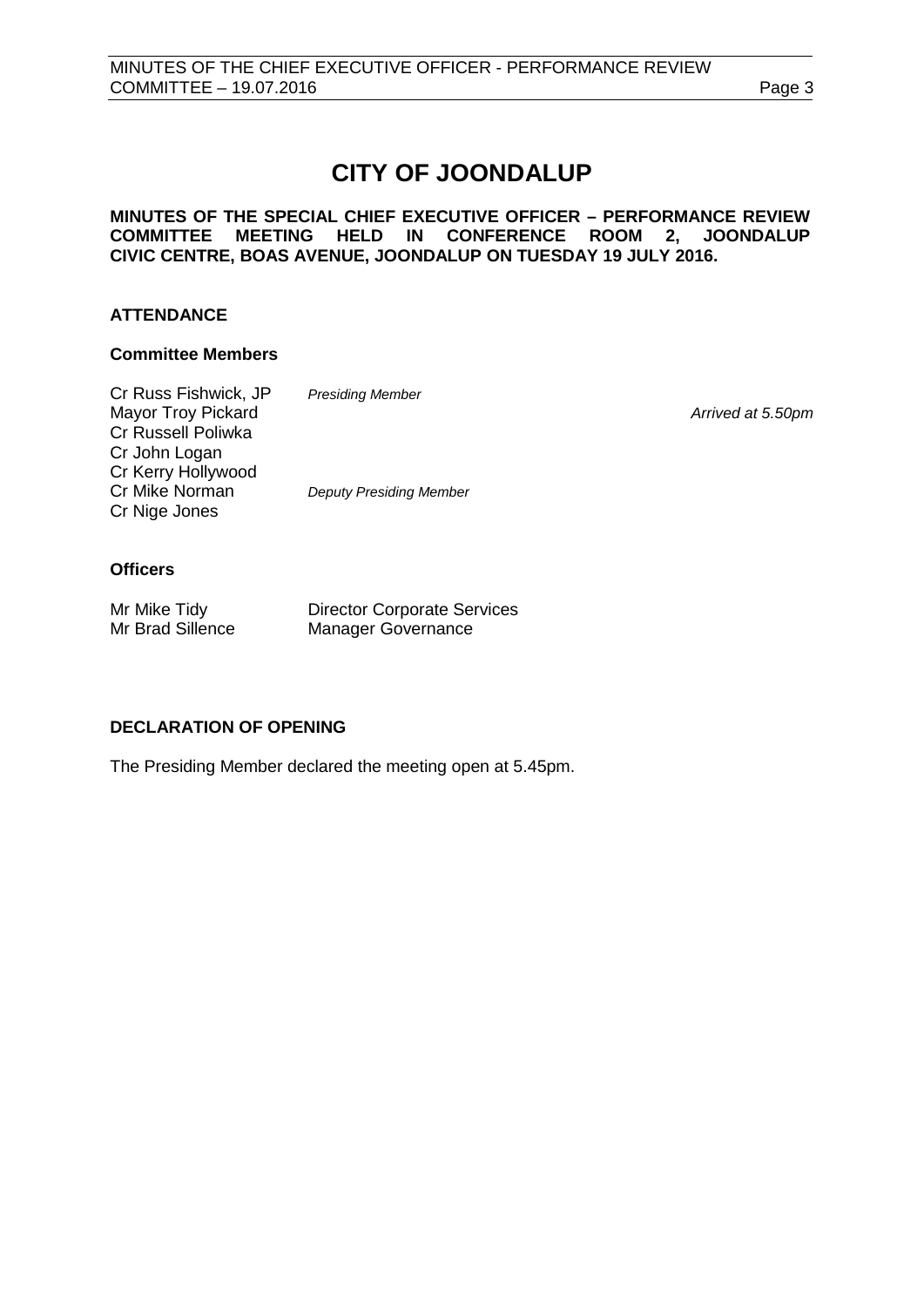# <span id="page-3-0"></span>**DECLARATIONS OF INTEREST**

# **Disclosures of Financial / Proximity Interest**

Nil.

# **Disclosures of interest affecting impartiality**

Elected Members (in accordance with Regulation 11 of the *Local Government [Rules of Conduct] Regulations 2007)* and employees (in accordance with the Code of Conduct) are required to declare any interest that may affect their impartiality in considering a matter. This declaration does not restrict any right to participate in or be present during the decision-making process. The Elected Member/employee is also encouraged to disclose the nature of the interest.

| <b>Name/Position</b>      | <b>Cr Russ Fishwick, JP</b>                                      |  |
|---------------------------|------------------------------------------------------------------|--|
| Item No./Subject          | Item 1 - Confidential - Selection of Consultant to support       |  |
|                           | Chief Executive Officer Performance Review Committee.            |  |
| <b>Nature of interest</b> | Interest that may affect impartiality.                           |  |
| <b>Extent of Interest</b> | As Chairman of the Mindarie Regional Council, Cr Fishwick        |  |
|                           | moved a motion that John Phillips Consulting be appointed as the |  |
|                           | Council's consultant for a three year term, and Cr Fishwick also |  |
|                           | provided a reference on his performance to the City of Kwinana.  |  |

| <b>Name/Position</b>      | Mr Mike Tidy - Director Corporate Services.                     |  |  |
|---------------------------|-----------------------------------------------------------------|--|--|
| <b>Item No./Subject</b>   | Item 1 - Confidential - Selection of Consultant to support      |  |  |
|                           | Chief Executive Officer Performance Review Committee.           |  |  |
| <b>Nature of interest</b> | Interest that may affect impartiality.                          |  |  |
| <b>Extent of Interest</b> | Due to the nature of Mr Tidy's employment relationship with the |  |  |
|                           | <b>Chief Executive Officer.</b>                                 |  |  |

# <span id="page-3-1"></span>**APOLOGIES/LEAVE OF ABSENCE**

#### **Leave of Absence previously approved**

| 29 August to 4 October 2016 inclusive; |
|----------------------------------------|
|                                        |

- Cr Sophie Dwyer 11 September to 16 September 2016 inclusive;<br>Cr Sophie Dwyer 6 November to 11 November 2016 inclusive.
	- 6 November to 11 November 2016 inclusive.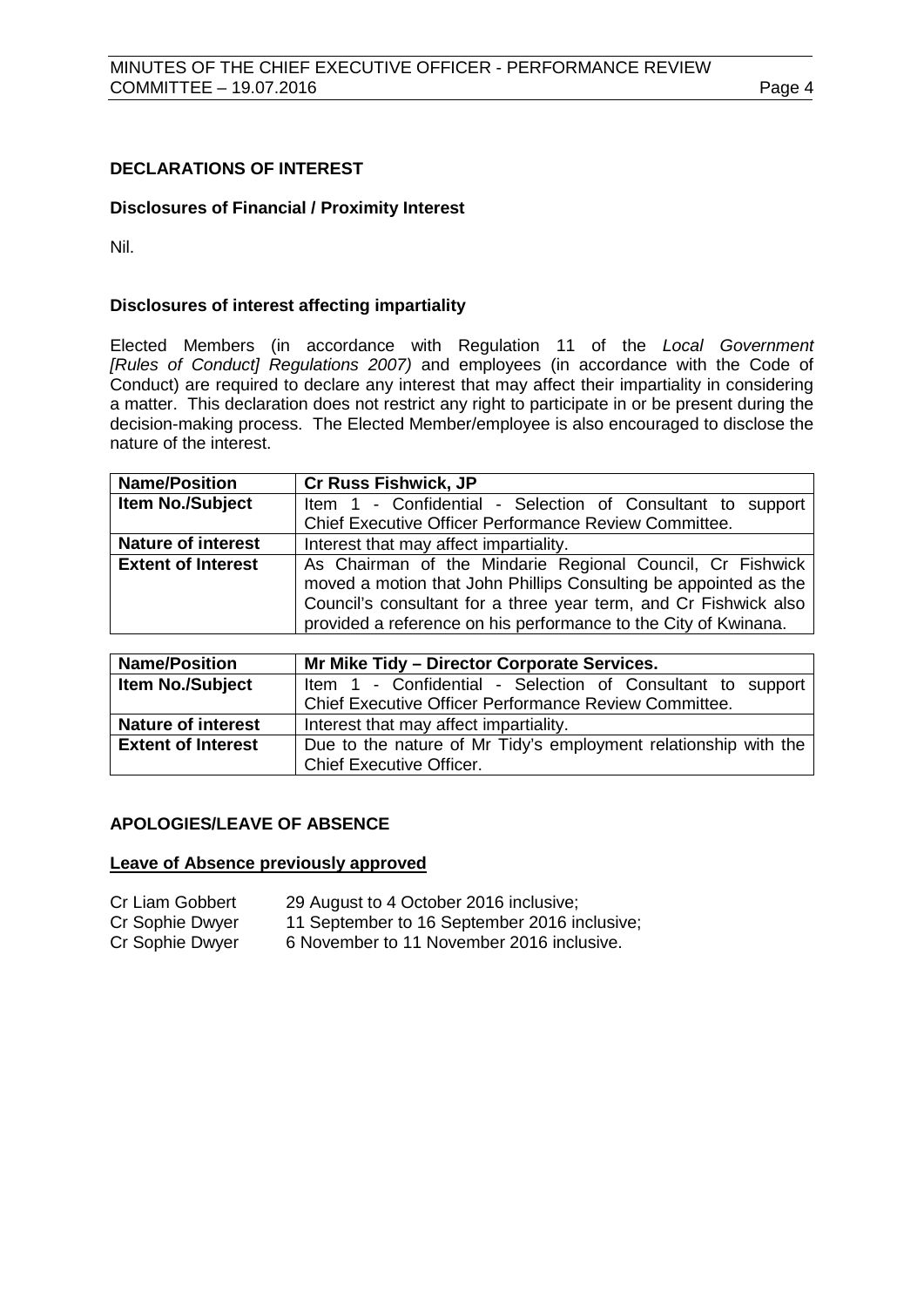# <span id="page-4-0"></span>**ANNOUNCEMENTS BY THE PRESIDING MEMBER WITHOUT DISCUSSION**

Cr Fishwick advised the Committee of his discussions with the Chief Executive Officer in terms of the Chief Executive Officer's intended desires for a contract renewal.

# <span id="page-4-1"></span>**IDENTIFICATION OF MATTERS FOR WHICH THE MEETING MAY BE CLOSED TO THE PUBLIC**

In accordance with Clause 5.2 of the City's *Meeting Procedures Local Law 2013*, this meeting was not open to the public.

# <span id="page-4-2"></span>**PETITIONS AND DEPUTATIONS**

Nil.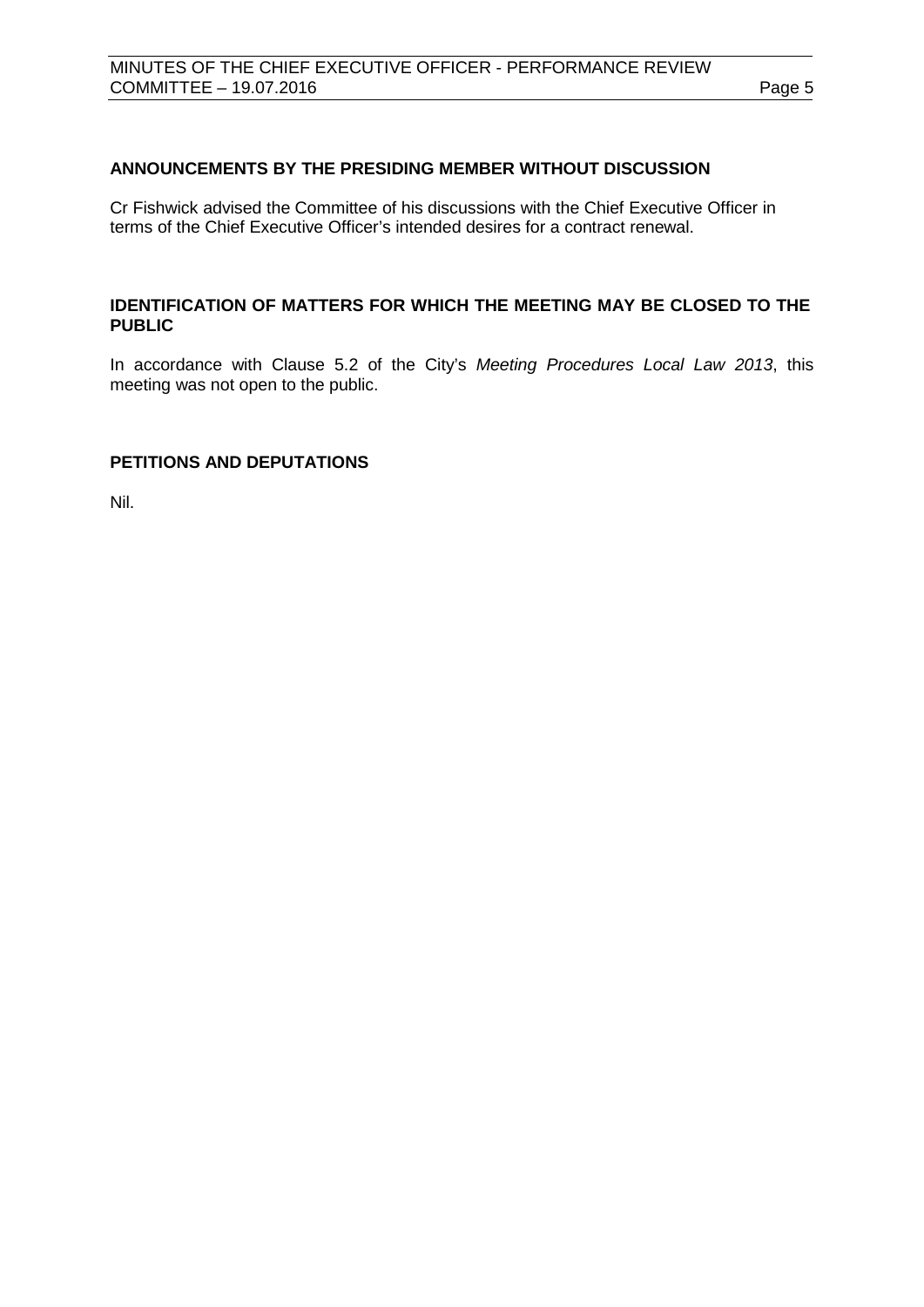# <span id="page-5-0"></span>**REPORTS**

#### **Disclosure of interest affecting impartiality**

| <b>Name/Position</b>      | <b>Cr Russ Fishwick, JP</b>                                                                                                                                                                                                                                          |
|---------------------------|----------------------------------------------------------------------------------------------------------------------------------------------------------------------------------------------------------------------------------------------------------------------|
| Item No./Subject          | Item 1 - Confidential - Selection of Consultant to support                                                                                                                                                                                                           |
|                           | Chief Executive Officer Performance Review Committee.                                                                                                                                                                                                                |
| <b>Nature of interest</b> | Interest that may affect impartiality.                                                                                                                                                                                                                               |
| <b>Extent of Interest</b> | As Chairman of the Mindarie Regional Council, Cr Fishwick<br>moved a motion that John Phillips Consulting be appointed as the<br>Council's consultant for a three year term, and Cr Fishwick also<br>provided a reference on his performance to the City of Kwinana. |

| <b>Name/Position</b>      | Mr Mike Tidy - Director Corporate Services.                      |  |  |
|---------------------------|------------------------------------------------------------------|--|--|
| Item No./Subject          | Item 1 - Confidential - Selection of Consultant to support Chief |  |  |
|                           | <b>Executive Officer Performance Review Committee.</b>           |  |  |
| <b>Nature of interest</b> | Interest that may affect impartiality.                           |  |  |
| <b>Extent of Interest</b> | Due to the nature of Mr Tidy's employment relationship with the  |  |  |
|                           | <b>Chief Executive Officer.</b>                                  |  |  |

# <span id="page-5-1"></span>**ITEM 1 CONFIDENTIAL - SELECTION OF CONSULTANT TO EXECUTIVE PERFORMANCE REVIEW COMMITTEE**

| WARD | All |
|------|-----|
|      |     |

| <b>RESPONSIBLE</b> | Mr Mike Tidy              |
|--------------------|---------------------------|
| <b>DIRECTOR</b>    | <b>Corporate Services</b> |

# **FILE NUMBER** 74574, 101515

**ATTACHMENTS** Attachment 1 Summary of Respondents to Consultancy

|              | <b>Brief</b>                           |    |
|--------------|----------------------------------------|----|
| Attachment 2 | The Futures Group Submission           | to |
|              | <b>Consultancy Brief</b>               |    |
| Attachment 3 | Submission<br>Acumen Alliance          | to |
|              | <b>Consultancy Brief</b>               |    |
| Attachment 4 | John Phillips Consulting Submission to |    |
|              | <b>Consultancy Brief</b>               |    |
|              |                                        |    |

*(Please Note: The Report and Attachments are confidential and will appear in the official Minute Book only)*

**AUTHORITY / DISCRETION** Executive - The substantial direction setting and oversight role of Council, such as adopting plans and reports, accepting tenders, directing operations, setting and amending budgets.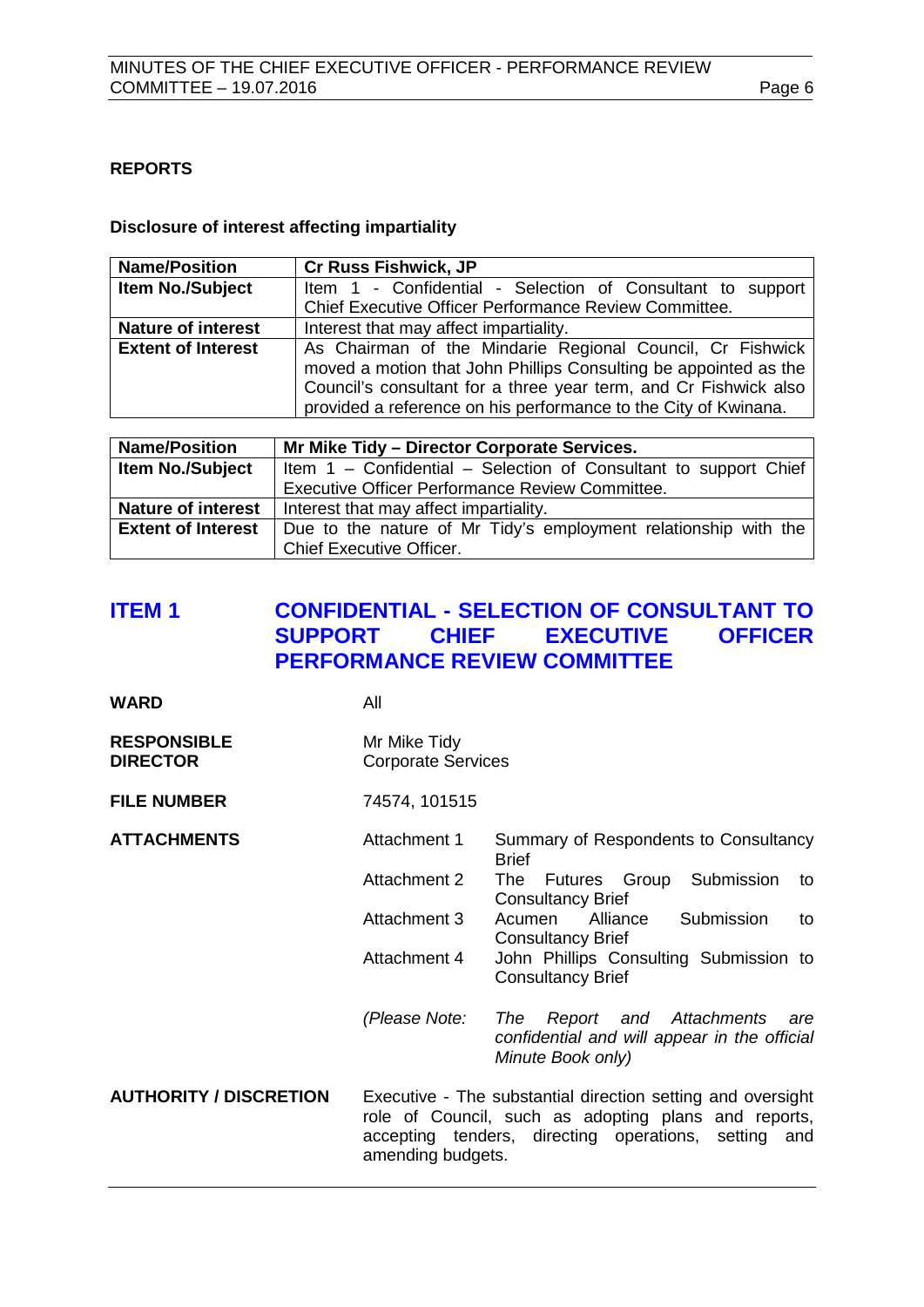# MINUTES OF THE CHIEF EXECUTIVE OFFICER - PERFORMANCE REVIEW COMMITTEE – 19.07.2016 **Page 7**

This report is confidential in accordance with Section 5.23(2)(a) of the *Local Government Act 1995*, which permits the meeting to be closed to the public for business relating to the following:

*a matter affecting an employee or employees.*

A full report was provided to Elected Members under separate cover. The report is not for publication.

*Mayor Pickard entered the Room at 5.50pm.*

# **OFFICER'S RECOMMENDATION**

That the Chief Executive Officer Performance Review Committee DETERMINES the consultant to be appointed as the external and independent HR expert for the Chief Executive Officer Performance Review Committee to consult with and seek guidance from and to facilitate the review of the Chief Executive Officer's performance for 2016.

**MOVED Cr Poliwka, SECONDED Cr Logan that the Chief Executive Officer Performance Review Committee REQUESTS that the consultant appointed, as the external and independent human resources expert for the Chief Executive Officer Performance Review Committee to consult with and seek guidance from and to facilitate the review of the Chief Executive Officer's performance for 2016, be JCP Consulting (John Phillips).**

#### **The Motion was Put and CARRIED (7/0)**

**In favour of the Motion:** Cr Fishwick, Mayor Pickard, Crs Hollywood, Jones, Logan, Norman and Poliwka.